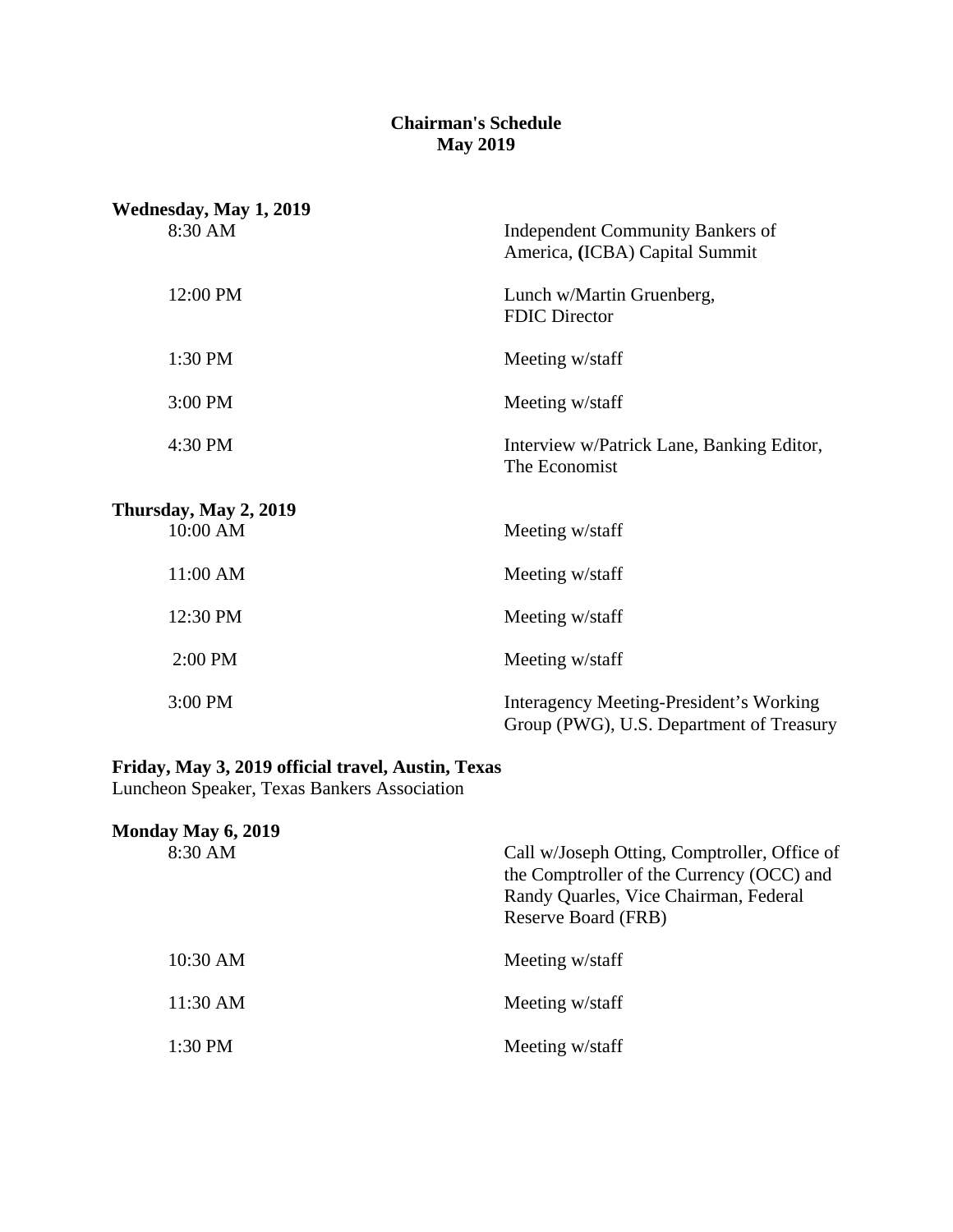| $2:00$ PM | Meeting w/Risk Management Association<br><b>Community Bank Council</b>                                    |
|-----------|-----------------------------------------------------------------------------------------------------------|
| $2:30$ PM | Meeting w/staff                                                                                           |
| $3:45$ PM | Meeting w/staff                                                                                           |
| 5:30 PM   | Interagency Call w/Lael Brainard, Governor,<br>FRB and Joseph Otting, Comptroller of the<br>Currency, OCC |

# **Tuesday, May 7, 2019-Official travel, New York, New York**

Speaker-FDIC Standby Pool Small Group Assembly-Executive Bridge Bank Candidates

**Wednesday, May 8/9, 2019-Official travel, Columbus, Ohio and New Orleans, Louisiana** Meeting w/Kevin Allard, Superintendent, and Ingrid White, Deputy Superintendent, Ohio Department of Commerce

Remarks at the Ohio Bankers League CEO Symposium

Meeting w/Susan Colbert, Community Development, The Ohio State University

Speaker for Louisiana Bankers Association Annual Convention

| <b>Friday, May 10, 2019</b> |                                                                                                                        |
|-----------------------------|------------------------------------------------------------------------------------------------------------------------|
| 9:00 AM                     | Meeting w/staff                                                                                                        |
| 10:30 AM                    | Meeting w/staff                                                                                                        |
| 11:00 AM                    | Meeting w/staff                                                                                                        |
| 3:00 PM                     | Meeting w/staff                                                                                                        |
| <b>Monday, May 13, 2019</b> |                                                                                                                        |
| 10:00 AM                    | Call w/Patrick McHenry, Congressman                                                                                    |
| 11:00 AM                    | Meeting w/Eric Chern, CEO, and Melvin<br>Williams, Chief Legal Officer, Chicago<br><b>Trading Company</b>              |
| $2:00$ PM                   | Meeting w/staff                                                                                                        |
| 4:00 PM                     | Meeting w/Interagency Principals-Randy<br>Quarles, Vice Chairman, FRB, Rodney<br>Hood, Chairman, National Credit Union |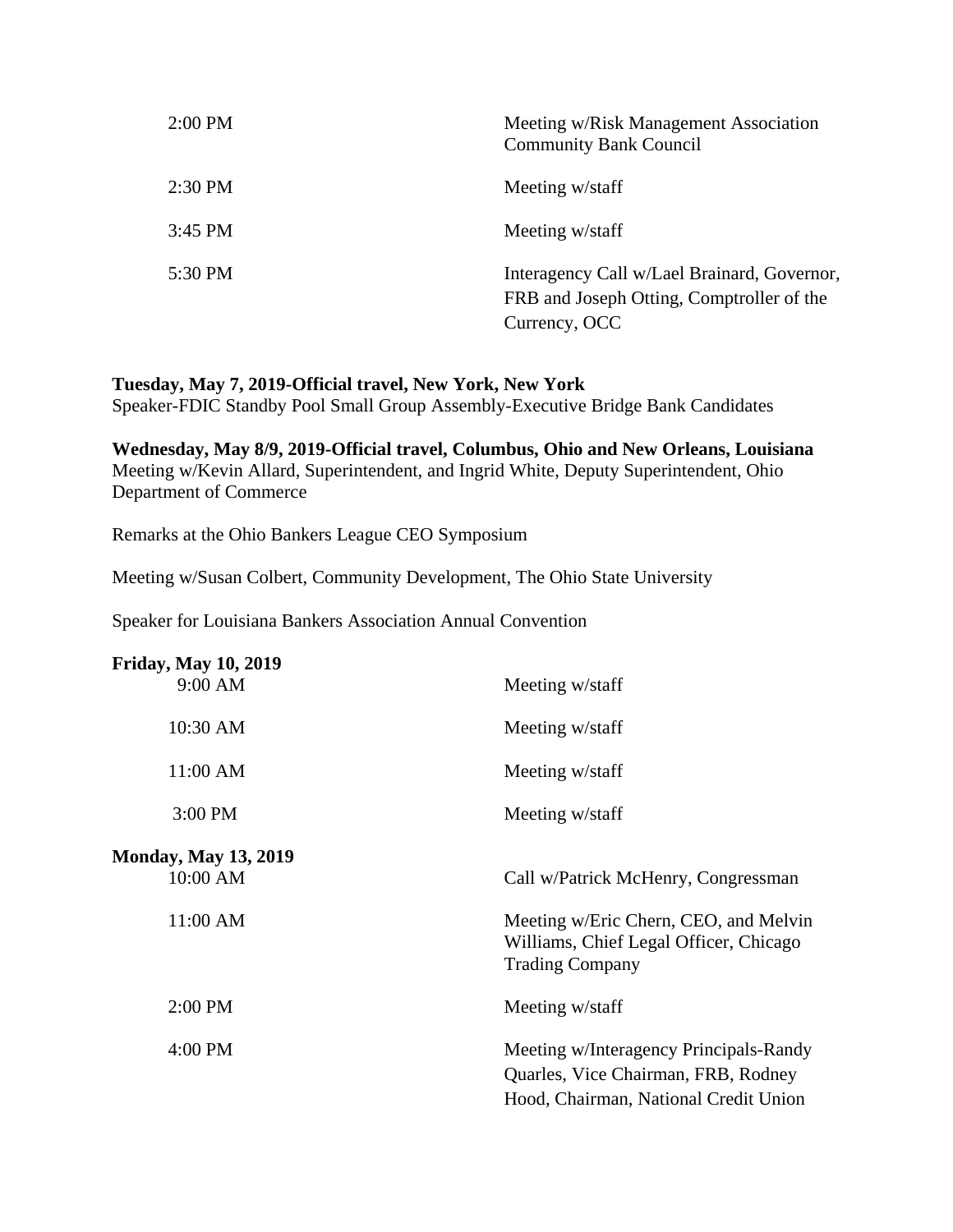|                               | Administration (NCUA), and Joseph Otting,<br>Comptroller of the Currency, OCC                      |
|-------------------------------|----------------------------------------------------------------------------------------------------|
| 5:00 PM                       | Call w/Randy Quarles, Vice Chairman, FRB<br>and Joseph Otting, Comptroller of the<br>Currency, OCC |
| <b>Tuesday, May 14, 2019</b>  |                                                                                                    |
| 12:30 PM                      | <b>Tennessee Bankers Meeting</b>                                                                   |
| 3:30 PM                       | Meeting w/staff                                                                                    |
| Wednesday, May 15, 2019       |                                                                                                    |
| 9:30 AM                       | <b>Senate Hearing</b>                                                                              |
| 1:30 PM                       | Meeting w/staff                                                                                    |
| 2:00 PM                       | Meeting w/staff                                                                                    |
| 4 30 PM                       | Meeting w/staff                                                                                    |
| 5:00 PM                       | Call w/staff                                                                                       |
| <b>Thursday, May 16, 2019</b> |                                                                                                    |
| 8:30 AM                       | Meeting w/staff                                                                                    |
| 10:00 AM                      | House Hearing, Financial Services<br>Committee                                                     |

#### **PM Official travel to Wilmington, Delaware:**

Delaware Bankers Association, reception and speaker for Fireside Chat

| <b>Friday, May 17, 2019</b> |                                                                                                                |
|-----------------------------|----------------------------------------------------------------------------------------------------------------|
| $1:00$ PM                   | Interagency Call w/Randy Quarles, Vice<br>Chairman, FRB and Joseph Otting,<br>Comptroller of the Currency, OCC |
| <b>Monday, May 20 2019</b>  |                                                                                                                |
| $11:00$ AM                  | Meeting w/staff                                                                                                |
| 11:30 AM                    | Meeting w/staff                                                                                                |
| $12:30 \text{ PM}$          | Lunch w/staff                                                                                                  |
| $3:30$ PM                   | Call w/Andrew Ackerman, Wall Street<br>Journal                                                                 |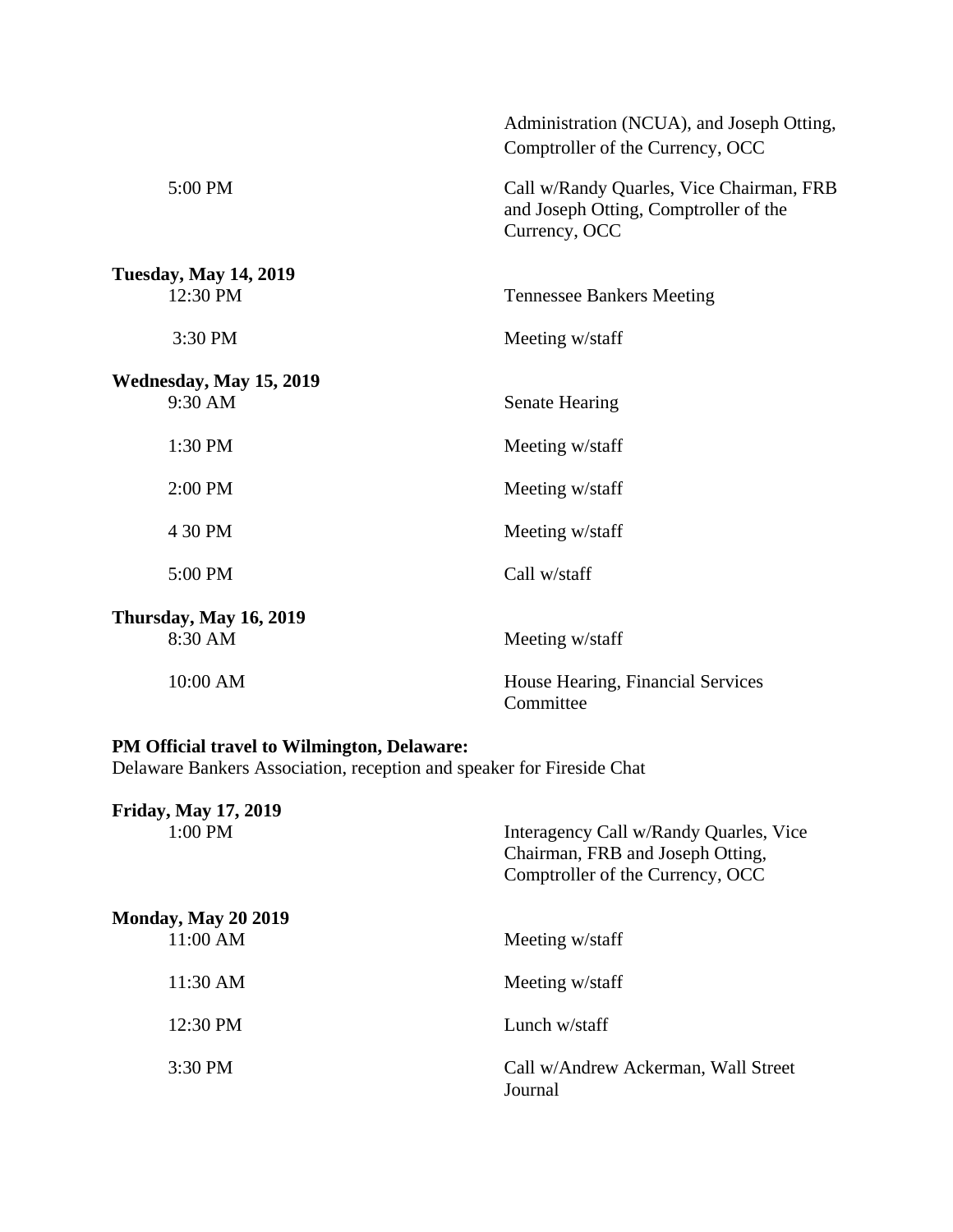| <b>Tuesday, May 21, 2019</b> |                                                                |
|------------------------------|----------------------------------------------------------------|
| 1:30 PM                      | Meeting w/staff                                                |
| $2:00$ PM                    | Meeting w/Wim Mijs, CEO,<br><b>European Banking Federation</b> |
| 3:30 PM                      | Meeting w/staff                                                |
| 5:00 PM                      | Meeting w/staff                                                |
| $6:00$ PM                    | Call w/John Hope Bryant, CEO, Operation<br>Hope                |

### **Official travel to London, England May 22-23, 2019**

Speaker Informal Resolution Group (IRG) Spring/Summer Meeting

| <b>Friday, May 24, 2019</b>                                  |                                                                                                                 |
|--------------------------------------------------------------|-----------------------------------------------------------------------------------------------------------------|
| 10:00 AM                                                     | Meeting w/Martin Gruenberg,<br><b>FDIC Director</b>                                                             |
| 11:00AM                                                      | Meeting w/staff                                                                                                 |
| 12:00 PM                                                     | Lunch w/John Hope Bryant, CEO,<br><b>Operation Hope</b>                                                         |
| 1:30 PM                                                      | Meeting w/staff                                                                                                 |
| <b>Monday, May 27, 2019</b><br><b>Holiday - Memorial Day</b> |                                                                                                                 |
| <b>Tuesday, May 28 2019</b>                                  |                                                                                                                 |
| 10:30 AM                                                     | Interagency Call w/Lael Brainard, Governor,<br>FRB, Joseph Otting, Comptroller of the<br>Currency, OCC          |
| 11:00 AM                                                     | Meeting w/staff                                                                                                 |
| 12:00 PM                                                     | Lunch w/Richard Clarida,<br>Vice Chairman, FRB                                                                  |
| 1:30 PM                                                      | Interagency Call w/Randy Quarles, Vice<br>Chairman, FRB, and Joseph Otting,<br>Comptroller of the Currency, OCC |
| 2:00 PM                                                      | Meeting w/staff                                                                                                 |